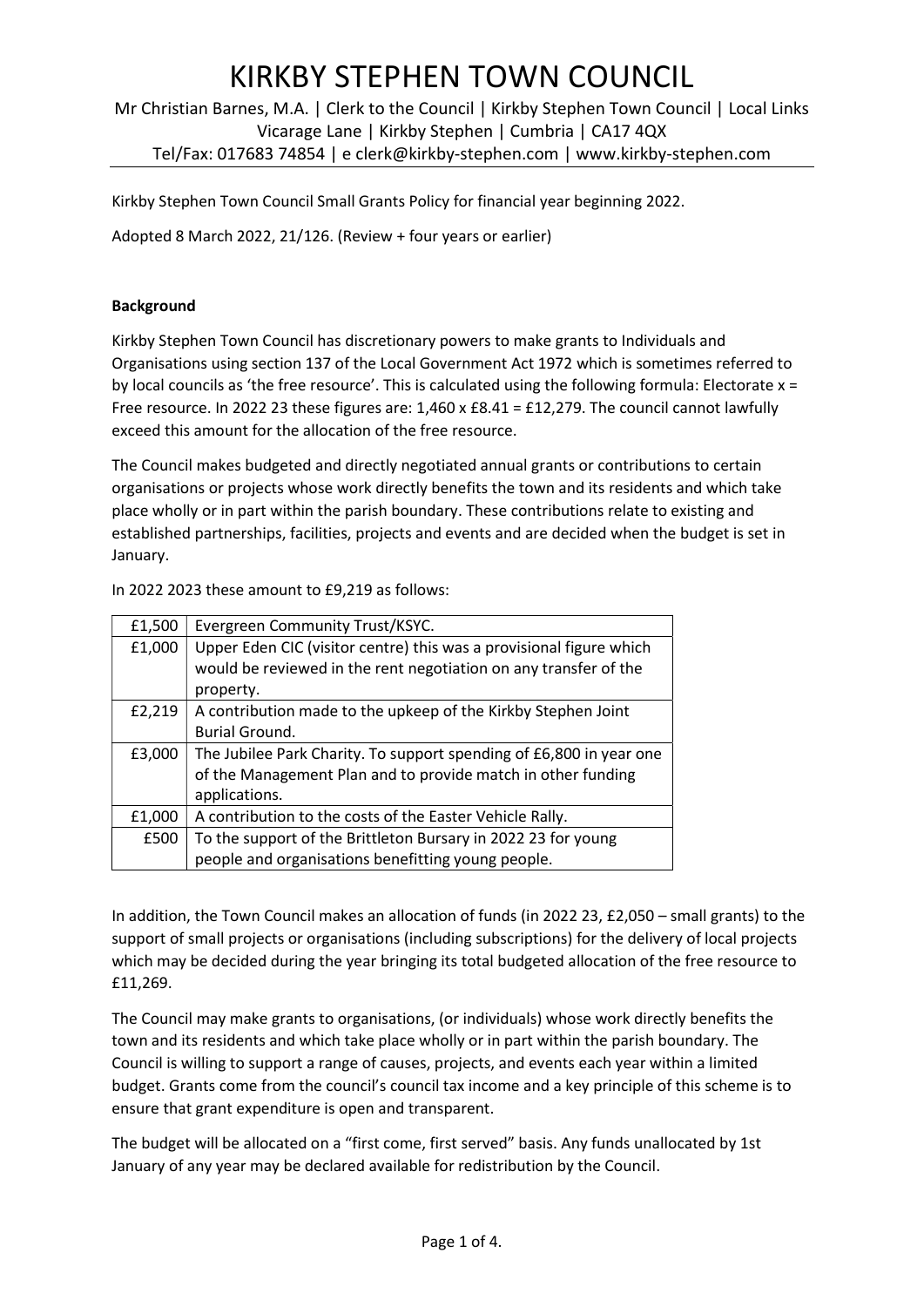Mr Christian Barnes, M.A. | Clerk to the Council | Kirkby Stephen Town Council | Local Links Vicarage Lane | Kirkby Stephen | Cumbria | CA17 4QX Tel/Fax: 017683 74854 | e clerk@kirkby-stephen.com | www.kirkby-stephen.com

Applications may be made for repeat annual funding for the life of the council.

The Small Grants Scheme is for grants of a value up to £1,000 although it is anticipated that the average value of grants will be smaller. Applications for this scheme may be considered and decided throughout the year at full council meetings and applicants should in the first instance contact the Clerk to notify the council of their intention to apply before completing the online form. On submission of an application and any supporting documentation applications will be assessed on a quarterly basis at a full council meeting and will be discussed/decided by councillors in public. By making an application applicants consent to the public disclosure of their project in a public meeting together with their identity as the applicant and the amounts involved. Data will not be used for any other purpose than the assessment of the application. Underlying financial records will be kept in line with statutory requirements and the council's duty to comply with the law on data protection/processing.

Applications must be completed using the form available on this link: https://forms.gle/XN8CBFsw8r4x4hHS6

#### Benefits

Applicants should describe in their own words (on the form) in no more than 500 words what project consists of, who will benefit and in what numbers?

Each application will be assessed against the following outcomes:

- 1. Creation of opportunities and support for initiatives for the residents of Kirkby Stephen that are not, as a matter of course, funded by Kirkby Stephen Town Council.
- 2. Provision of a new or improvement of an existing asset or service which will benefit Kirkby Stephen.
- 3. Enhancement of the profile and/or reputation of Kirkby Stephen.
- 4. Encouragement of tourism.
- 5. Improvement of the Town's prosperity providing entertainment, recreational, artistic, and cultural opportunities.
- 6. Support and encouragement of equality, diversity and inclusivity.
- 7. Protection and improvement of the Town, the environment, leisure and recreational community facilities, services and assets that contribute to our quality of life and its attractiveness as a place to visit.
- 8. Support of public and community transport schemes.
- 9. Protection of local amenity, green spaces, and the environment.
- 10. The promotion of Health and Wellbeing in the Town.
- 11. The fulfilment of an inescapable legal or health and safety responsibility.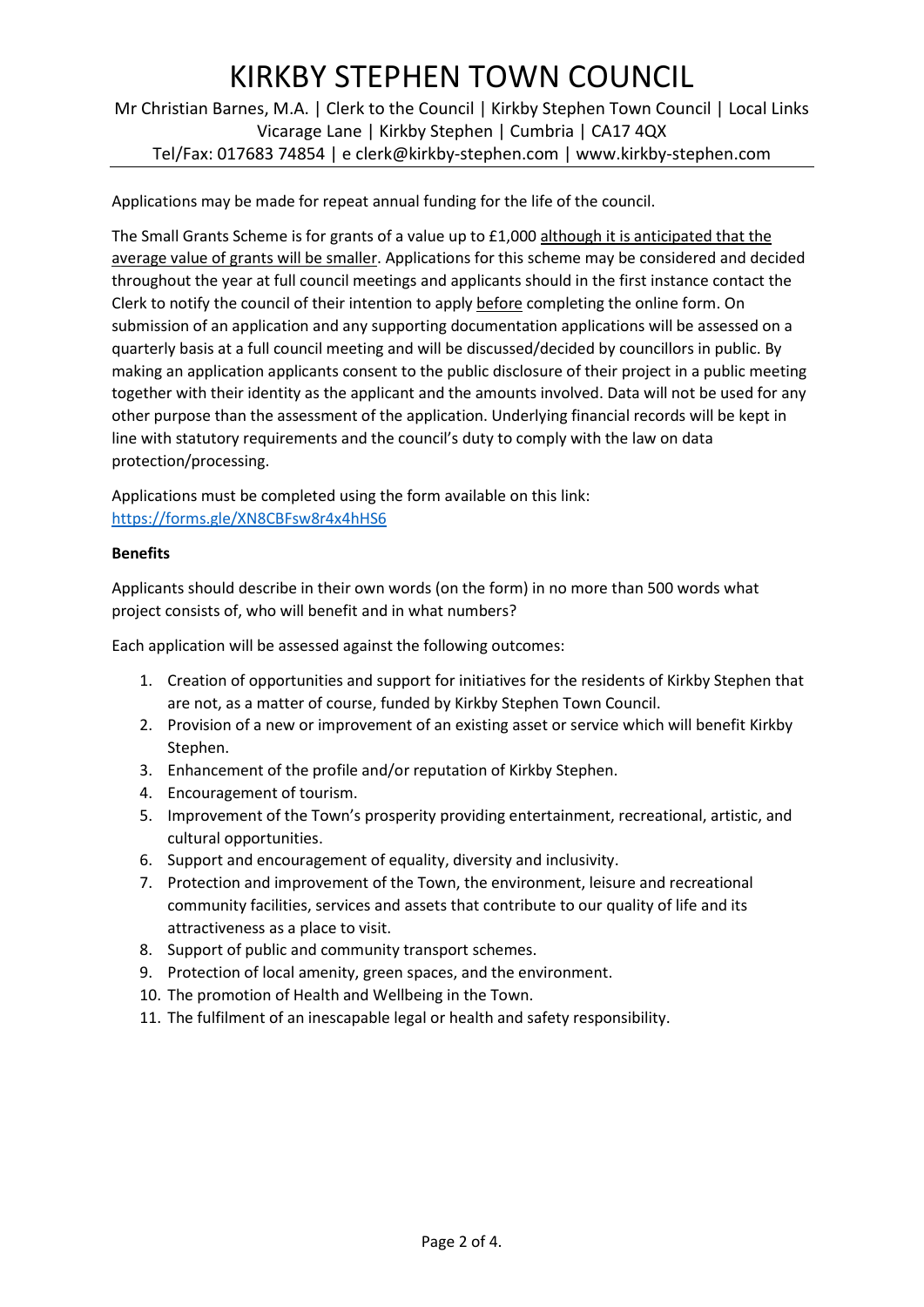Mr Christian Barnes, M.A. | Clerk to the Council | Kirkby Stephen Town Council | Local Links Vicarage Lane | Kirkby Stephen | Cumbria | CA17 4QX Tel/Fax: 017683 74854 | e clerk@kirkby-stephen.com | www.kirkby-stephen.com

### Rules and Guidance

| Rule                                                                                                                                                                                                                                        | <b>Guidance</b>                                                                                                                                                                                                                                       |  |
|---------------------------------------------------------------------------------------------------------------------------------------------------------------------------------------------------------------------------------------------|-------------------------------------------------------------------------------------------------------------------------------------------------------------------------------------------------------------------------------------------------------|--|
| Applicants will be asked to provide<br>details/evidence of their bank account.<br>Payment will be made by BACS.                                                                                                                             | and where appropriate a constitution.                                                                                                                                                                                                                 |  |
| Applications must be made on the online form.<br>https://forms.gle/XN8CBFsw8r4x4hHS6                                                                                                                                                        | Applications from registered charities or not-<br>for-profit organisations are preferred.                                                                                                                                                             |  |
| Applicants may make only one application in<br>each calendar year                                                                                                                                                                           | Applicants are recommended to also apply for<br>alternative sources of funding in addition to the<br>Council's grants schemes.                                                                                                                        |  |
| If an application is refused by the council there<br>is no right of appeal. Applications that have<br>been refused will be closed. Applicants may not<br>re-apply for a grant for the same or similar<br>scheme in the same financial year. | The Council will give preference to grant<br>requests towards specific projects but may<br>consider supporting ongoing running costs if it<br>can be demonstrated that lack of funds will<br>have an adverse effect on the Town and its<br>residents. |  |
| Funds must be used in the year for which they<br>are approved.                                                                                                                                                                              |                                                                                                                                                                                                                                                       |  |
| Applicants seeking funds for buildings must be<br>able to demonstrate the legal basis of their<br>occupation of the building.                                                                                                               |                                                                                                                                                                                                                                                       |  |
| The Council may request a copy of receipts,<br>invoices, and other documentation<br>as evidence that the expenditure has been<br>properly incurred.                                                                                         | If appropriate quotations could be included as<br>part of your supporting documentation.                                                                                                                                                              |  |
| Acknowledgement. The council may require<br>that the grant is acknowledged in any print or<br>press material if appropriate.                                                                                                                |                                                                                                                                                                                                                                                       |  |
| The Council may provide a grant using stage<br>payments where appropriate.                                                                                                                                                                  |                                                                                                                                                                                                                                                       |  |
| Grants are subject to Council Officers being<br>satisfied with the accounts and/or financial<br>status of the applicant.                                                                                                                    |                                                                                                                                                                                                                                                       |  |